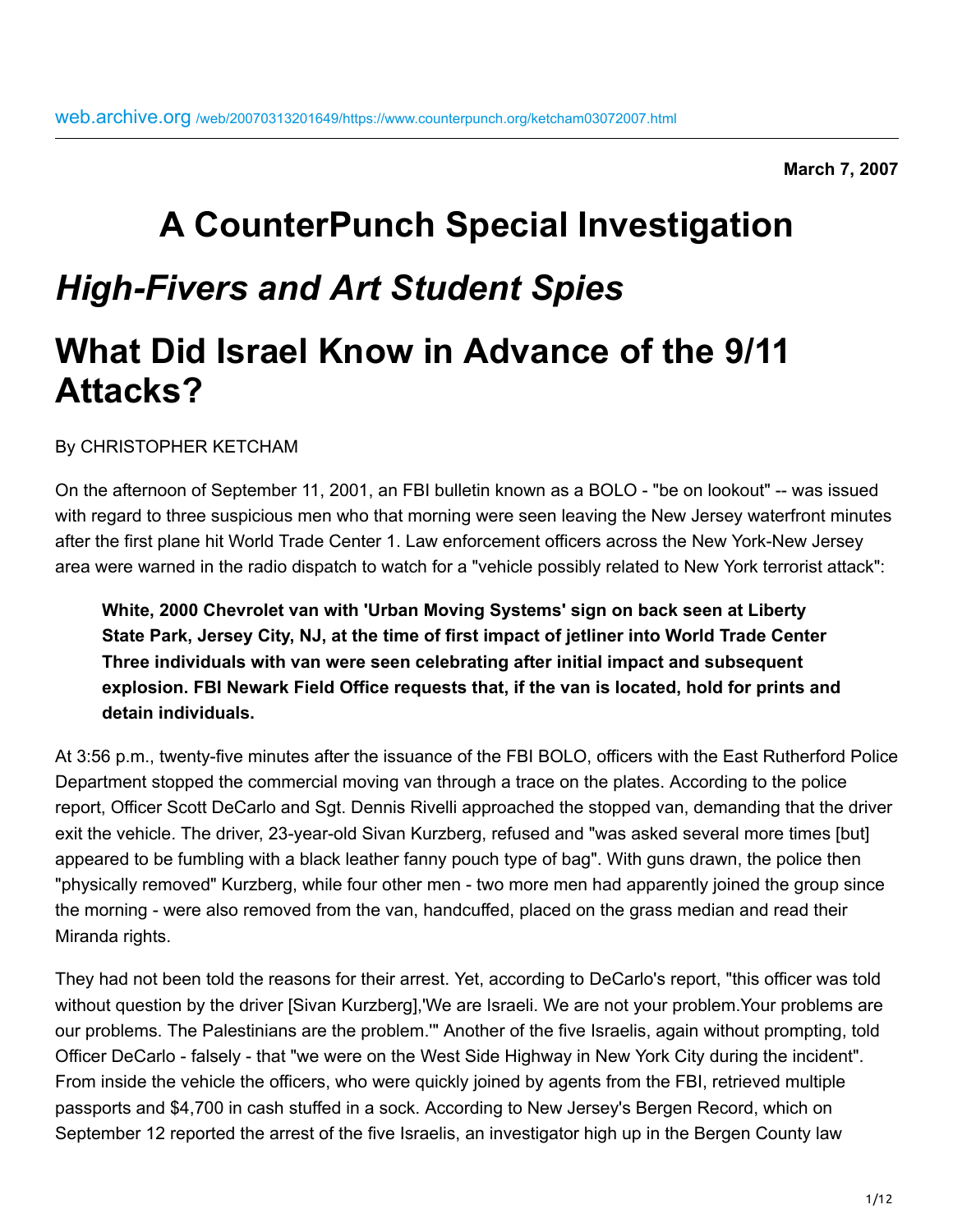enforcement hierarchy stated that officers had also discovered in the vehicle "maps of the city with certain places highlighted. It looked like they're hooked in with this", the source told the Record, referring to the 9/11 attacks. "It looked like they knew what was going to happen when they were at Liberty State Park."

The five men were indeed Israeli citizens. They claimed to be in the country working as movers for Urban Moving Systems Inc., which maintained a warehouse and office in Weehawken, New Jersey. They were held for 71 days in a federal detention center in Brooklyn, New York, during which time they were repeatedly interrogated by FBI and CIA counterterrorism teams, who referred to the men as the "high-fivers" for their celebratory behavior on the New Jersey waterfront. Some were placed in solitary confinement for at least forty days; some were given as many as seven liedetector tests. One of the Israelis, Paul Kurzberg, brother of Sivan, refused to take a lie-detector test for ten weeks. Then he failed it.

Meanwhile, two days after the men were picked up, the owner of Urban Moving Systems, Dominik Suter, a 31- year-old Israeli national, abandoned his business and fled the United States for Israel. Suter's departure was abrupt, leaving behind coffee cups, sandwiches, cell phones and computers strewn on office tables and thousands of dollars of goods in storage. Suter was later placed on the same FBI suspect list as 9/11 lead hijacker Mohammed Atta and other hijackers and suspected al-Qaeda sympathizers, suggesting that U.S. authorities felt Suter may have known something about the attacks. The suspicion, as the investigation unfolded, was that the men working for Urban Moving Systems were spies. Who exactly was handling them, and who or what they were targeting, was as yet uncertain.

It was New York's venerable Jewish weekly The Forward that broke this story in the spring of 2002, after months of footwork. The Forward reported that the FBI had finally concluded that at least two of the men were agents working for the Mossad, the Israeli intelligence agency, and that Urban Moving Systems, the ostensible employer of the five Israelis, was a front operation. Two former CIA officers confirmed this to me, noting that movers' vans are a common intelligence cover. The Forward also noted that the Israeli government itself admitted that the men were spies. A "former high-ranking American intelligence official", who said he was "regularly briefed on the investigation by two separate law enforcement officials", told reporter Marc Perelman that after American authorities confronted Jerusalem at the end of 2001, the Israeli government "acknowledged the operation and apologized for not coordinating it with Washington". Today, Perelman stands by his reporting. I asked him if his sources in the Mossad denied the story. "Nobody stopped talking to me", he said.

In June 2002, ABC News' 20/20 followed up with its own investigation into the matter, coming to the same conclusion as The Forward. Vincent Cannistraro, former chief of operations for counterterrorism with the CIA, told 20/20 that some of the names of the five men appeared as hits in searches of an FBI national intelligence database. Cannistraro told me that the question that most troubled FBI agents in the weeks and months after 9/11 was whether the Israelis had arrived at the site of their "celebration" with foreknowledge of the attack to come. From the beginning, "the FBI investigation operated on the premise that the Israelis had foreknowledge", according to Cannistraro. A second former CIA counterterrorism officer who closely followed the case, but who spoke on condition of anonymity, told me that investigators were pursuing two theories. "One story was that [the Israelis] appeared at Liberty State Park very quickly after the first plane hit. The other was that they were at the park location already". Either way, investigators wanted to know exactly what the men were expecting when they got there.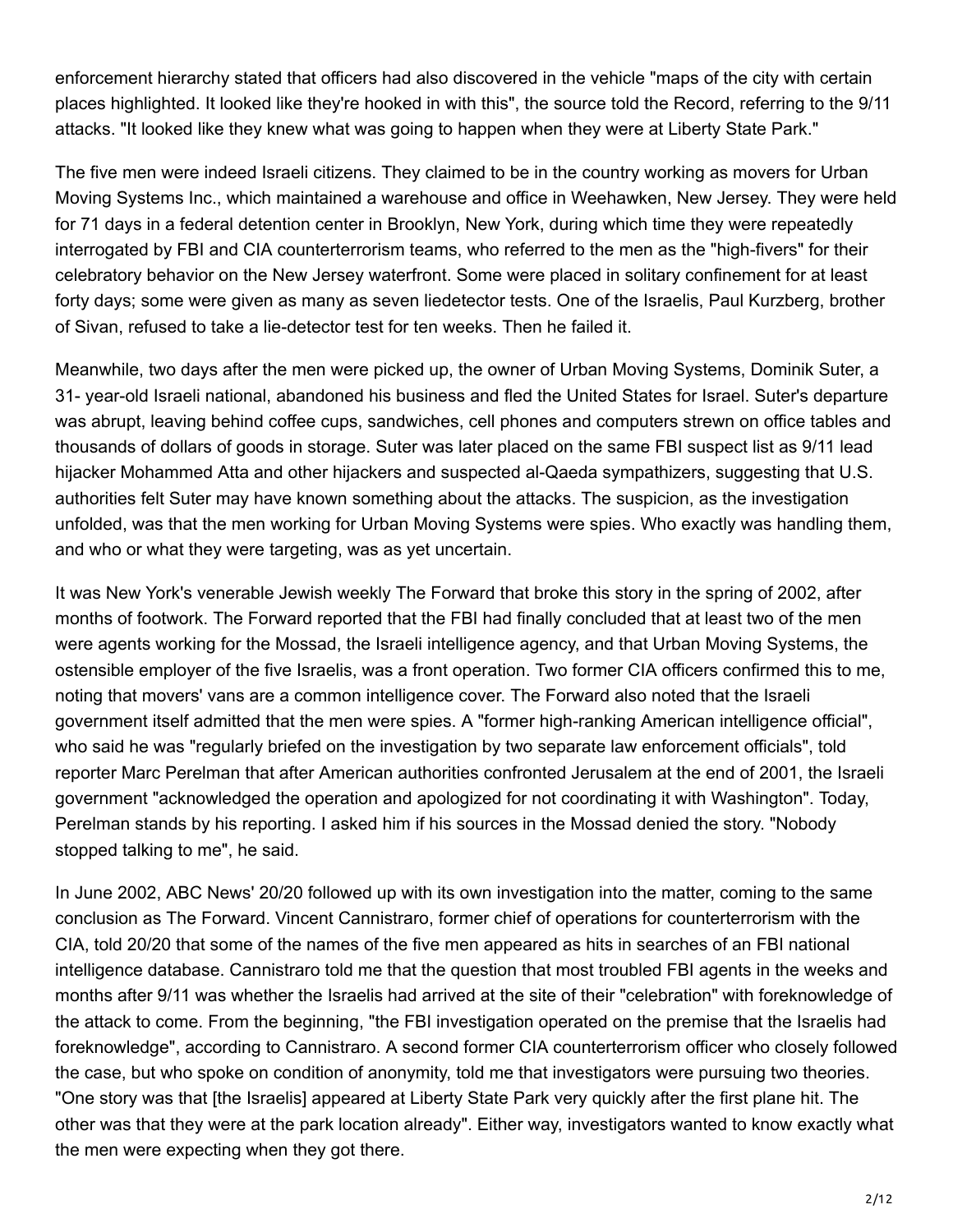Before such issues had been fully explored, however, the investigation was shut down. Following what ABC News reported were "high-level negotiations between Israeli and U.S. government officials", a settlement was reached in the case of the five Urban Moving Systems suspects. Intense political pressure apparently had been brought to bear. The reputable Israeli daily Ha'aretz reported that by the last week of October 2001, some six weeks after the men had been detained, Deputy Secretary of State Richard Armitage and two unidentified "prominent New York congressmen" were lobbying heavily for their release. According to a source at ABC News close to the 20/20 report, high-profile criminal lawyer Alan Dershowitz also stepped in as a negotiator on behalf of the men to smooth out differences with the U.S. government. (Dershowitz declined to comment for this article.) And so, at the end of November 2001, for reasons that only noted they had been working in the country illegally as movers, in violation of their visas, the men were flown home to Israel.

Today, the crucial questions raised by this matter remain unanswered. There is sufficient reason - from news reports, statements by former intelligence officials, an array of circumstantial evidence, and the reported acknowledgment by the Israeli government - to believe that in the months before 9/11, Israel was running an active spy network inside the United States, with Muslim extremists as the target. Given Israel's concerns about Islamic terrorism as well as its long history of spying on U.S. soil, this does not come entirely as a shock. What's incendiary is the idea - supported, though not proven, by several pieces of evidence - that the Israelis did learn something about 9/11 in advance but failed to share all of what they knew with American officials. The questions are disturbing enough to warrant a Congressional investigation.

Yet none of this information found its way into Congress's joint committee report on the attacks, and it was not even tangentially referenced in the nearly 600 pages of the 9/11 Commission's final report. Nor would a single major media outlet track the revelations of The Forward and ABC News to investigate further. "There weren't even stories saying it was bullshit", says The Forward's Perelman. "Honestly, I was surprised". Instead, the story disappeared into the welter of anti-Israel 9/11 conspiracy theories.

It's no small boon to the U.S. government that the story of 9/11-related Israeli espionage has been thus relegated: the story doesn't fit in the clean lines of the official narrative of the attacks. It brings up concerns not only about Israel's obligation not to spy inside the borders of the United States, its major benefactor, but about its possible failure to have provided the U.S. adequate warning of an impending devastating attack on American soil. Furthermore, the available evidence undermines the carefully cultivated image of sanctity that defines the U.S.- Israel relationship. These are all factors that help explain the story's disappearance, and they are compelling reasons to revisit it now.

# **Torpedoing the FBI Probe**

All five future hijackers of American Airlines Flight 77, which rammed the Pentagon, maintained addresses or were active within a six-mile radius of towns associated with the Israelis employed at Urban Moving Systems. Hudson and Bergen counties, the areas where the Israelis were allegedly conducting surveillance, were a central staging ground for the hijackers of Flight 77 and their fellow al-Qaeda operatives. Mohammed Atta maintained a mail-drop address and visited friends in northern New Jersey; his contacts there included Hani Hanjour, the suicide pilot for Flight 77, and Majed Moqed, one of the strongmen who backed Hanjour in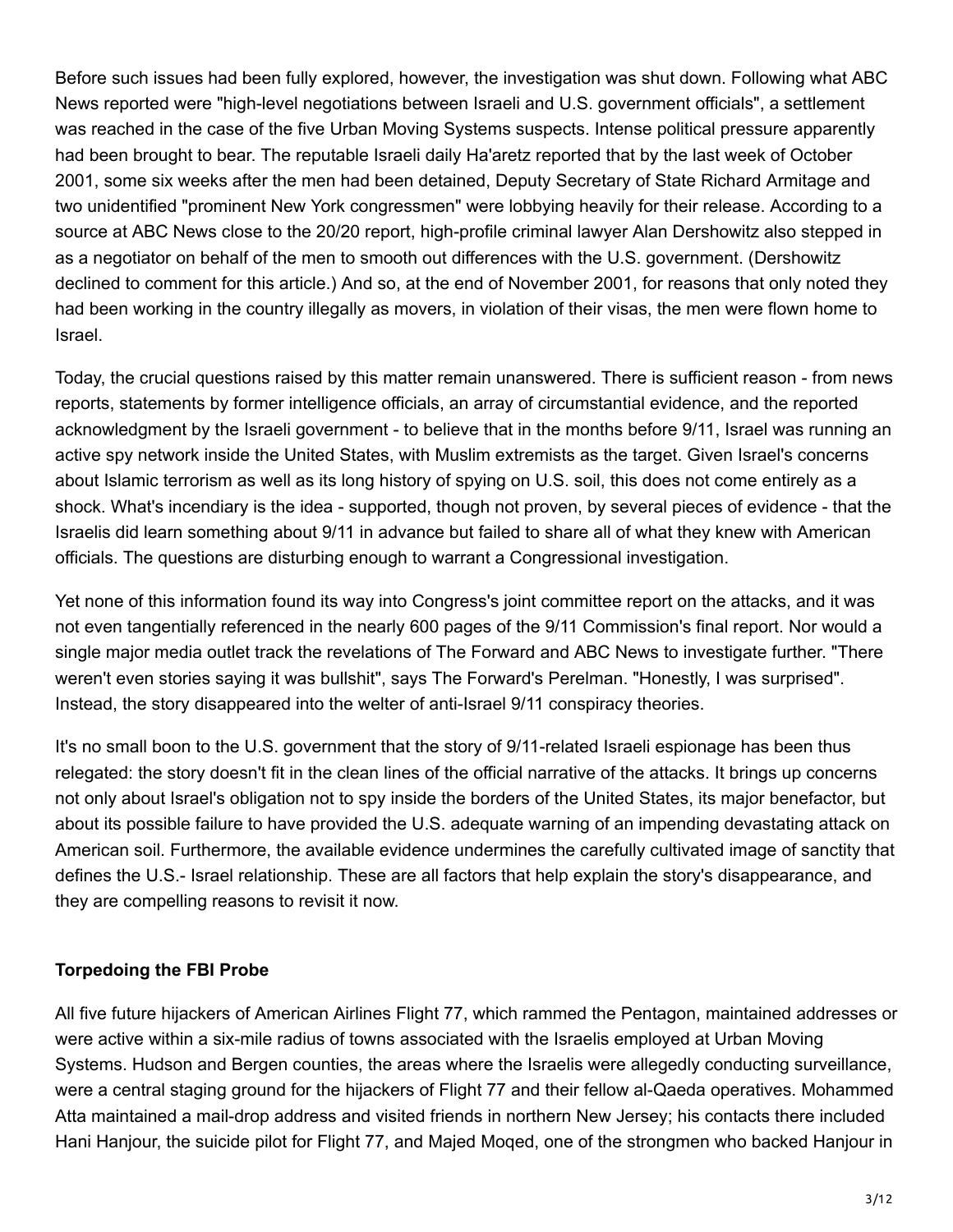the seizing of the plane. Could the Israelis, with or without knowledge of the terrorists' plans, have been tracking the men who were soon to hijack Flight 77?

In public statements, both the Israeli government and the FBI have denied that the Urban Moving Systems men were involved in an intelligence operation in the United States. "No evidence recovered suggested any of these Israelis had prior knowledge of the 9/11 attack, and these Israelis are not suspected of working for Mossad", FBI spokesman Jim Margolin told me. (The Israeli embassy did not respond to questions for this article.) According to the source at ABC News, FBI investigators chafed at the denials from their higher-ups. "There is a lot of frustration inside the bureau about this case", the source told me. "They feel the higher echelons torpedoed the investigation into the Israeli New Jersey cell. Leads were not fully investigated". Among those lost leads was the figure of Dominik Suter, whom the U.S. authorities apparently never attempted to contact. Intelligence expert and author James Bamford told me there was similar frustration within the CIA: "People I've talked to at the CIA were outraged at what was going on. They thought it was outrageous that there hadn't been a real investigation, that the facts were hanging out there without any conclusion."

However, what was "absolutely certain", according to Vincent Cannistraro, was that the five Israelis formed part of a surveillance network in the New York- New Jersey area. The network's purpose was to track radical Islamic extremists and/or supporters of militant Palestinian groups like Hamas and Islamic Jihad. The former CIA counterterrorism officer who spoke anonymously told me that FBI investigators determined that the suspect Israelis were serving as Arabic-speaking linguists "running technical operations" in northern New Jersey's extensive Muslim communities. The former CIA officer said the operations included taps on telephones, placement of microphones in rooms and mobile surveillance. The source at ABC News agreed: "Our conclusion was that they were Arab linguists involved in monitoring operations, i.e., electronic surveillance. People at FBI concur with this". The ABC News source added, "What we heard was that the Israelis may have picked up chatter that something was going to happen on the morning of 9/11".

The former CIA counterterrorism officer told me: "There was no question but that [the order to close down the investigation] came from the White House. It was immediately assumed at CIA headquarters that this basically was going to be a cover-up so that the Israelis would not be implicated in any way in 9/11. Bear in mind that this was a political issue, not a law enforcement or intelligence issue. If somebody says we don't want the Israelis implicated in this - we know that they've been spying the hell out of us, we know that they possibly had information in advance of the attacks, but this would be a political nightmare to deal with."

#### **The Israeli "Art Student" Spies**

There is a second piece of evidence that suggests Israeli operatives were spying on al-Qaeda in the United States. It is writ in the peculiar tale of the Israeli "art students", detailed by this reporter for Salon.com in 2002, following the leaking of an internal memo circulated by the Drug Enforcement Administration's Office of Security Programs. The June 2001 memo, issued three months before the 9/11 attacks, reported that more than 120 young Israeli citizens, posing as art students and peddling cheap paintings, had been repeatedly - and seemingly inexplicably - attempting to penetrate DEA offices and other law enforcement and Defense Department offices across the country. The DEA report stated that the Israelis may have been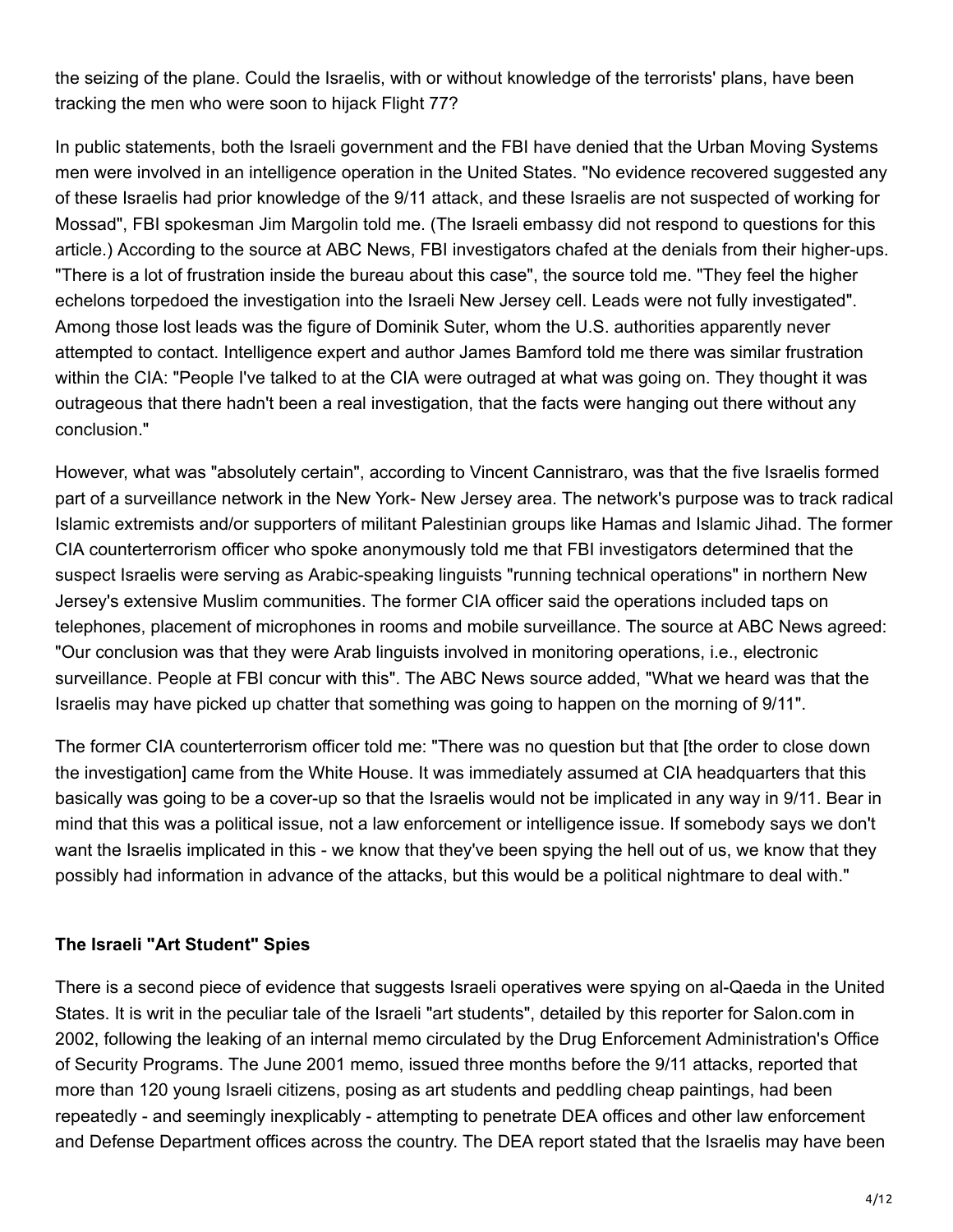engaged in "an organized intelligence gathering activity", but to what end, U.S. investigators, in June 2001, could not determine. The memo briefly floated the possibility that the Israelis were engaged in trafficking the drug ecstasy. According to the memo, "the most activity [was] reported in the state of Florida" during the first half of 2001, where the town of Hollywood appeared to be "a central point for these individuals with several having addresses in this area".

In retrospect, the fact that a large number of "art students" operated out of Hollywood is intriguing, to say the least. During 2001, the city, just north of Miami, was a hotbed of al-Qaeda activity and served as one of the chief staging grounds for the hijacking of the World Trade Center planes and the Pennsylvania plane; it was home to fifteen of the nineteen future hijackers, nine in Hollywood and six in the surrounding area. Among the 120 suspected Israeli spies posing as art students, more than thirty lived in the Hollywood area, ten in Hollywood proper. As noted in the DEA report, many of these young men and women had training as intelligence and electronic intercept officers in the Israeli military - training and experience far beyond the compulsory service mandated by Israeli law. Their "traveling in the U.S. selling art seem[ed] not to fit their background", according to the DEA report.

One "art student" was a former Israeli military intelligence officer named Hanan Serfaty, who rented two Hollywood apartments close to the mail drop and apartment of Mohammed Atta and four other hijackers. Serfaty was moving large amounts of cash: he carried bank slips showing more than \$100,000 deposited from December 2000 through the first quarter of 2001; other bank slips showed withdrawals for about \$80,000 during the same period. Serfaty's apartments, serving as crash pads for at least two other "art students", were located at 4220 Sheridan Street and 701 South 21st Avenue. Lead hijacker Mohammed Atta's mail drop was at 3389 Sheridan Street--approximately 2,700 feet from Serfaty's Sheridan Street apartment. Both Atta and Marwan al-Shehhi, the suicide pilot on United Airlines Flight 175, which smashed into World Trade Center 2, lived in a rented apartment at 1818 Jackson Street, some 1,800 feet from Serfaty's South 21st Avenue apartment.

In fact, an improbable series of coincidences emerges from a close reading of the 2001 DEA memo, the 9/11 Commission's staff statements and final report, FBI and Justice Department watch lists, hijacker timelines compiled by major media and statements by local, state and federal law enforcement personnel. In at least six urban centers, suspected Israeli spies and 9/11 hijackers and/or al-Qaeda connected suspects lived and operated near one another, in some cases less than half a mile apart, for various periods during 2000 01 in the run-up to the attacks. In addition to northern New Jersey and Hollywood, Florida, these centers included Arlington and Fredericksburg, Virginia; Atlanta; Oklahoma City; Los Angeles; and San Diego.

Israeli "art students" also lived close to terror suspects in and around Dallas, Texas. A 25-year-old "art student" named Michael Calmanovic, arrested and questioned by Texas-based DEA officers in April 2001, maintained a mail drop at 3575 North Beltline Road, less than a thousand feet from the 4045 North Beltline Road apartment of Ahmed Khalefa, an FBI terror suspect. Dallas and its environs, especially the town of Richardson, Texas, throbbed with "art student" activity. Richardson is notable as the home of the Holy Land Foundation, an Islamic charity designated as a terrorist funder by the European Union and U.S. government in December 2001. Sources in 2002 told The Forward, in a report unrelated to the question of the "art students", that "Israeli intelligence played a key role in helping the Bush administration to crack down on Islamic charities suspected of funneling money to terrorist groups, most notably the Richardson, Texas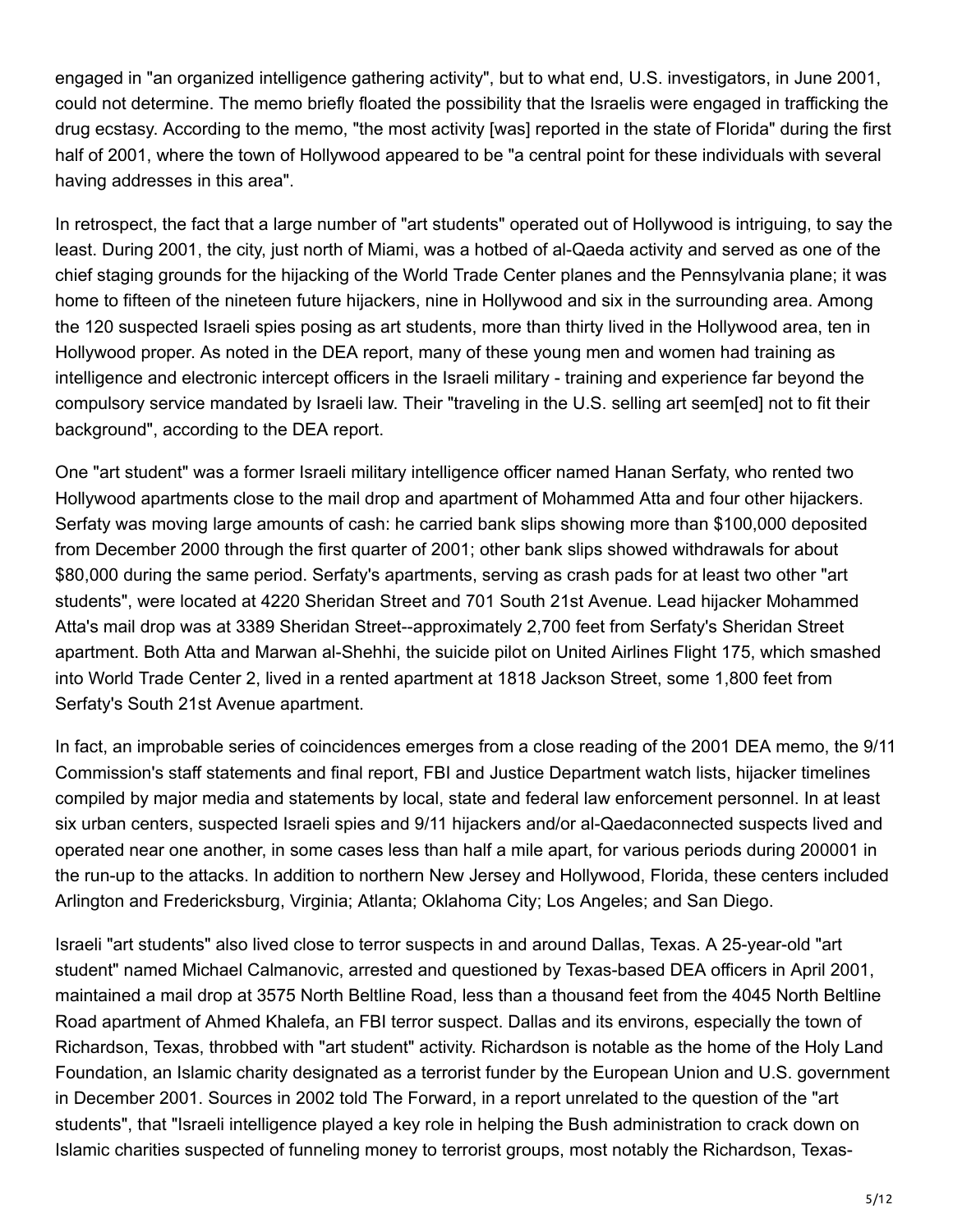based Holy Land Foundation, last December [2001]". It's plausible that the intelligence prompting the shutdown of the Holy Land Foundation came from "art student" spies in the Richardson area.

Others among the "art students" had specific backgrounds in electronic surveillance or military intelligence, or were associated with Israeli wiretapping and surveillance firms, which prompted further concerns among U.S. investigators. DEA agents described Michael Calmanovic, for example, as "a recently discharged electronic intercept operator for the Israeli military". Lior Baram, questioned near Hollywood, Fla., in January 2001, said he had served two years in Israeli intelligence "working with classified information". Hanan Serfaty, who maintained the Hollywood apartments near Atta and his cohorts, served in the Israeli military between the ages of 18 and 21. Serfaty refused to disclose his activities between the ages of 21 and 24, including his activities since arriving in the U.S.A. in 2000. The French daily Le Monde meanwhile reported that six "art students" were apparently using cell phones that had been purchased by a former Israeli vice consul in the U.S.A.

Suspected Israeli spy Tomer Ben Dor, questioned at Dallas-Fort Worth Airport in May 2001, worked for the Israeli wiretapping and electronic eavesdropping company NICE Systems Ltd. (NICE Systems' American subsidiary, NICE Systems Inc., is located in Rutherford, New Jersey, not far from the East Rutherford site where the five Israeli "movers" were arrested on the afternoon of September 11.) Ben Dor carried in his luggage a print-out of a computer file that referred to "DEA Groups". How he acquired information about socalled "DEA Groups" - via, for example, his own employment with an Israeli wiretapping company -was never determined, according to DEA documents.

"Art student" Michal Gal, arrested by DEA investigators in Irving, Texas, in the spring of 2001, was released on a \$10,000 cash bond posted by Ophir Baer, an employee of the Israeli telecommunications software company Amdocs Inc., which provides phone-billing technology to clients that include some of the largest phone companies in the United States as well as U.S. government agencies. Amdocs, whose executive board has been heavily stocked with retired and current members of the Israeli government and military, has been investigated at least twice in the last decade by U.S. authorities on charges of espionage-related leaks of data that the company assured was secure. (The company strenuously denies any wrong-doing.)

According to the former CIA counterterrorism officer with knowledge of investigations into 9/11-related Israeli espionage, when law enforcement officials examined the "art students" phenomenon, they came to the tentative conclusion that "the Israelis likely had a huge spy operation in the U.S. and that they had succeeded in identifying a number of the hijackers". The German daily Die Zeit reached the same conclusion in 2002, reporting that "Mossad agents in the U.S. were in all probability surveilling at least four of the 19 hijackers". The Fox News Channel also reported that U.S. investigators suspected that Israelis were spying on Muslim militants in the United States. "There is no indication that the Israelis were involved in the 9/11 attacks, but investigators suspect that the Israelis may have gathered intelligence about the attacks in advance, and not shared it", Fox correspondent Carl Cameron reported in a December 2001 series that was the first major exposé of allegations of 9/11-related Israeli espionage. "A highly placed investigator said there are 'tie-ins'. But when asked for details, he flatly refused to describe them, saying, 'evidence linking these Israelis to 9/11 is classified. I cannot tell you about evidence that has been gathered. It's classified information.'"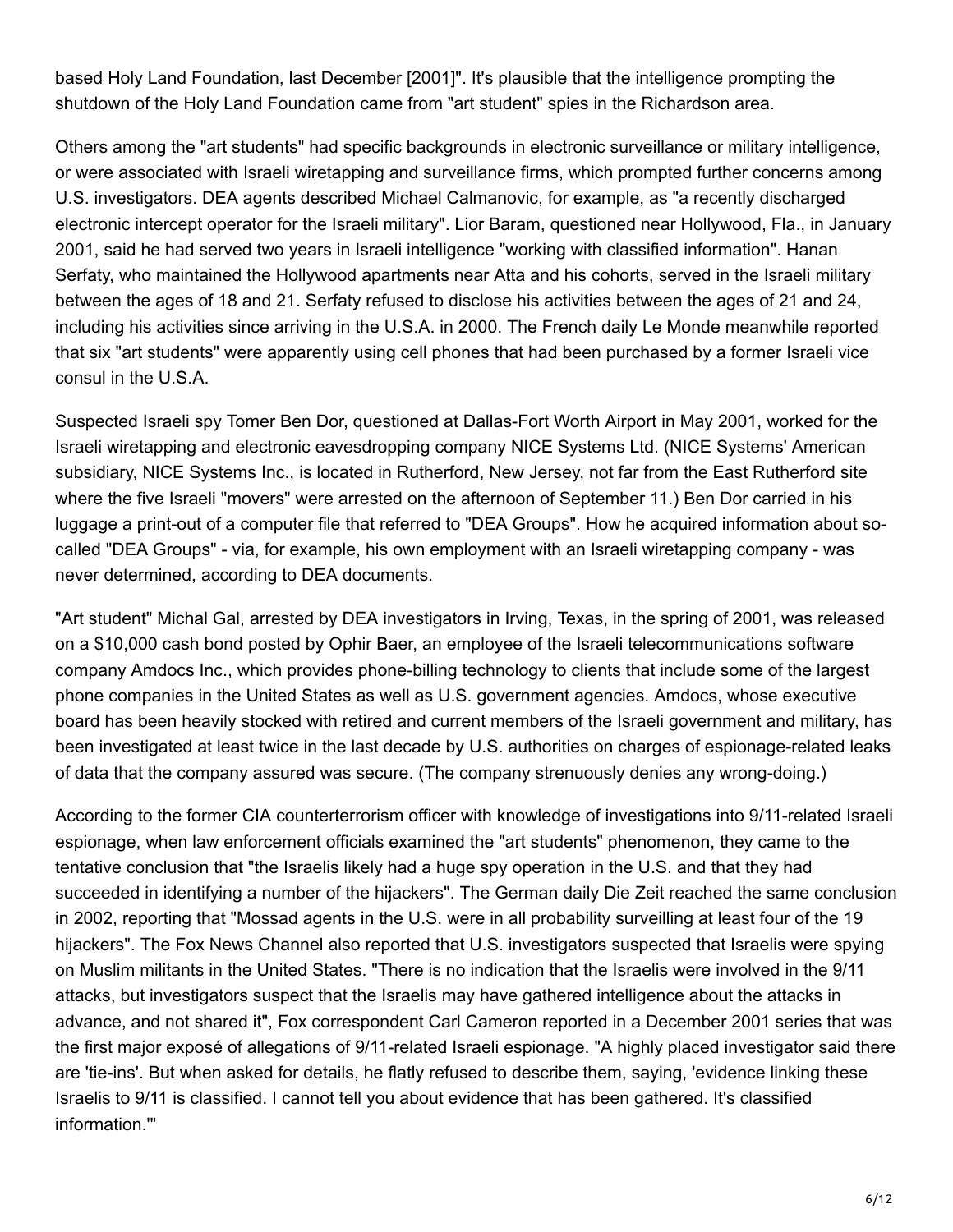One element of the allegations has never been clearly understood: if the "art students" were indeed spies targeting Muslim extremists that included al-Qaeda, why would they also be surveilling DEA agents in such a compromising manner? Why, in other words, would foreign spies bumble into federal offices by the scores and risk exposing their operation? An explanation is that a number of the art students were, in fact, young Israelis engaged in a mere art scam and unknowingly provided cover for real spies. Investigative journalist John Sugg, who as senior editor for the Creative Loafing newspaper chain reported on the "art students" in 2002, told me that investigators he spoke to within FBI felt the "art student" ring functioned as a wide-ranging cover that was counterintuitive in its obviousness. DEA investigators, for example, uncovered evidence connecting the Israeli "art students" to known ecstasy trafficking operations in New York and Florida. This was, according to Sugg, planted information. "The explanation was that when our FBI guys started getting interested in these folks [the art students] - when they got too close to what the real purpose was - the Israelis threw in an ecstasy angle", Sugg told me. "The argument being that if our guys thought the Israelis were involved in a smuggling ring, then they wouldn't see the real purpose of the operation". Sugg, who is writing a book that explores the tale of the "art students", told me that several sources within the FBI, and at least one source formerly with Israeli intelligence, suggested that "the bumbling aspect of the art student thing was intentional."

When I reported on the matter for Salon.com in 2002, a veteran U.S. intelligence operative with experience subcontracting both for the CIA and the NSA suggested a similar possibility. "It was a noisy operation", the veteran intelligence operative said. The operative referred me to the film *Victor, Victoria*. "It was about a woman playing a man playing a woman. Perhaps you should think about this from that aspect and ask yourself if you wanted to have something that was in your face, that didn't make sense, that couldn't possibly be them". The intelligence operative added, "Think of it this way: how could the experts think this could actually be something of any value? Wouldn't they dismiss what they were seeing?" U.S. and Israeli officials, dismissing charges of espionage as an "urban myth", have publicly claimed that the Israeli "art students" were guilty only of working on U.S. soil without proper credentials. The stern denials issued by the Justice Department were widely publicized in the Washington Post and elsewhere, and the endnote from officialdom and in establishment media by the spring of 2002 was that the "art students" had been rounded up and deported simply because of harmless visa violations. The FBI, for its part, refused to confirm or deny the "art students" espionage story. "Regarding FBI investigations into Israeli art students", spokesman Jim Margolin told me, "the FBI cannot comment on any of those investigations." As with the New Jersey Israelis, the investigation into the Israeli "art students" appears to have been halted by orders from on high. The veteran CIA/NSA intelligence operative told me in 2002 that there was "a great press to discredit the story, discredit the connections, prevent [investigators] from going any further. People were told to stand down. You name the agency, they were told to stand down". The operative added, "People who were perceived to be gumshoes on [this matter] suddenly found themselves hammered from all different directions. The interest from the middle bureaucracy was not that there had been a security breach but that someone had bothered to investigate the breach. That was where the terror was".

#### **Choking off the press coverage**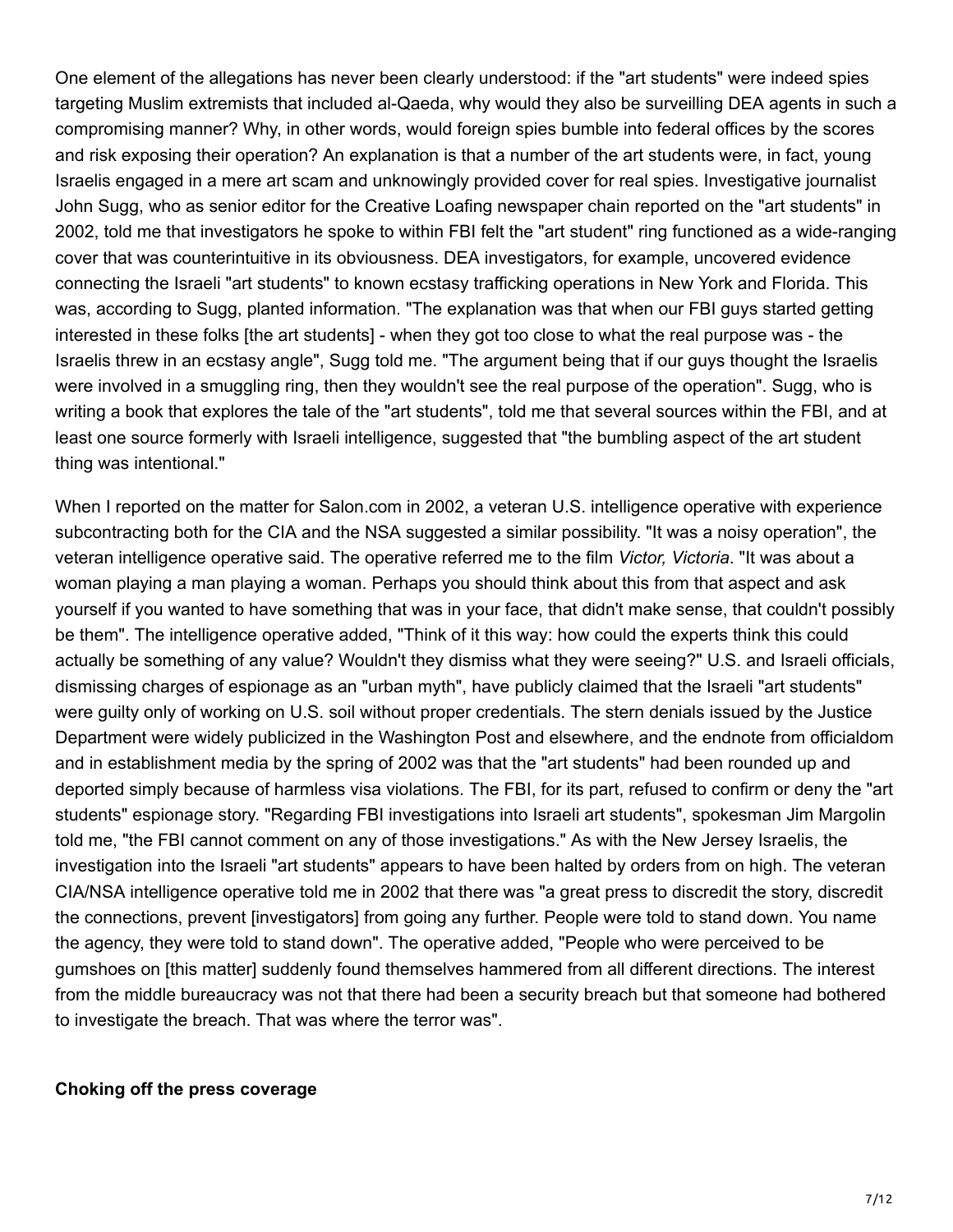There was similar pressure brought against the media venues that ventured to report out the allegations of 9/11- related Israeli espionage. A former ABC News employee high up in the network newsroom told me that when ABC News ran its June 2002 exposé on the celebratory New Jersey Israelis, "Enormous pressure was brought to bear by pro-Israeli organizations"--and this pressure began months before the piece was even close to airing. The source said that ABC News colleagues wondered, "how they [the pro-Israel organizations] found out we were doing the story. Pro- Israeli people were calling the president of ABC News. Barbara Walters was getting bombarded by calls. The story was a hard sell but ABC News came through the management insulated [reporters] from the pressure".

The experience of Carl Cameron, chief Washington correspondent at Fox News Channel and the first mainstream U.S. reporter to present the allegations of Israeli surveillance of the 9/11 hijackers, was perhaps more typical, both in its particulars and aftermath. The attack against Cameron and Fox News was spearheaded by a pro-Israel lobby group called the Committee for Accuracy in Middle East Reporting in America (CAMERA), which operated in tandem with the two most highly visible powerhouse Israel lobbyists, the Anti-Defamation League (ADL) and the American Israel Public Affairs Committee (itself currently embroiled in a spy scandal connected to the Defense Department and Israeli Embassy). "CAMERA peppered the shit out of us", Carl Cameron told me in 2002, referring to an e-mail bombardment that eventually crashed the Fox News.com servers. Cameron himself received 700 pages of almost identical e-mail messages from hundreds of citizens (though he suspected these were spam identities). CAMERA spokesman Alex Safian later told me that Cameron's upbringing in Iran, where his father traveled as an archeologist, had rendered the reporter "very sympathetic to the Arab side". Safian added, "I think Cameron, personally, has a thing about Israel"--coded language implying that Cameron was an anti-Semite. Cameron was outraged at the accusation.

According to a source at Fox News Channel, the president of the ADL, Abraham Foxman, telephoned executives at Fox News' parent, News Corp., to demand a sit-down in the wake of the Cameron reportage. The source said that Foxman told the News Corp. executives, "Look, you guys have generally been pretty fair to Israel. What are you doing putting this stuff out there? You're killing us". The Fox News source continued, "As good old boys will do over coffee in Manhattan, it was like, well, what can we do about this? Finally, Fox News said, 'Stop the e-mailing. Stop slamming us. Stop being in our face, and we'll stop being in your face--by way of taking our story down off the web. We will not retract it; we will not disavow it; we stand by it. But we will at least take it off the web.'" Following this meeting, within four days of the posting of Cameron's series on Fox News.com, the transcripts disappeared, replaced by the message, "This story no longer exists".

## **What did Mossad know and tell the U.S.?**

Whether or not Israeli spies had detailed foreknowledge of the 9/11 attacks, the Israeli authorities knew enough to warn the U.S. government in the summer of 2001 that an attack was on the horizon. The British Sunday Telegraph reported on September 16, 2001, that two senior agents with the Mossad were dispatched to Washington in August 2001 "to alert the CIA and FBI to the existence of a cell of as many as 200 terrorists said to be preparing a big operation". The Telegraph quoted a "senior Israeli security official" as saying the Mossad experts had "no specific information about what was being planned". Still, the official told the Telegraph, the Mossad contacts had "linked the plot to Osama bin Laden". Likewise, Die Zeit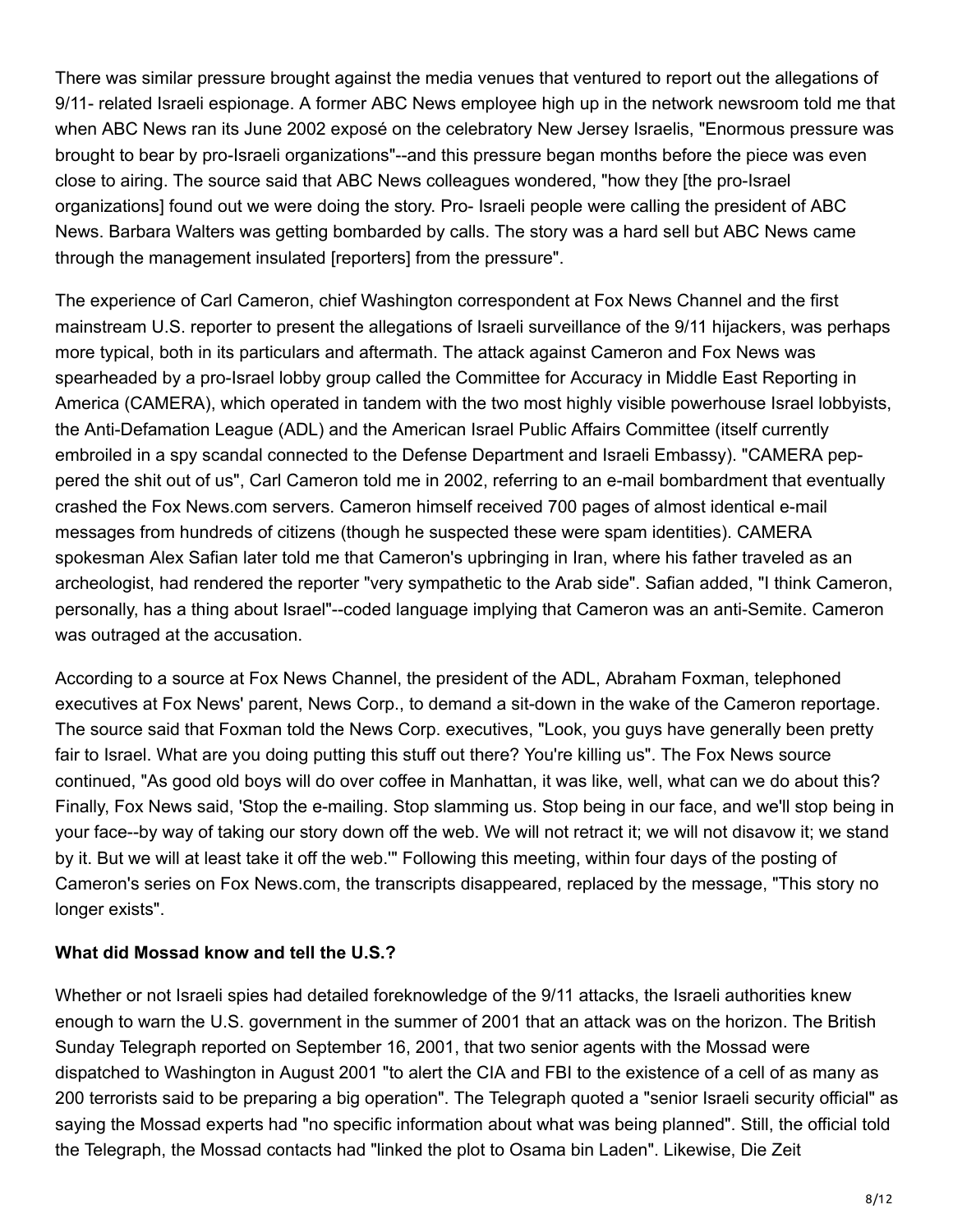correspondent Oliver Schröm reported that on August 23, 2001, the Mossad "handed its American counterpart a list of names of terrorists who were staying in the U.S. and were presumably planning to launch an attack in the foreseeable future". Fox News' Carl Cameron, in May 2002, also reported warnings by Israel: "Based on its own intelligence, the Israeli government provided 'general' information to the United States in the second week of August that an al-Qaeda attack was imminent". The U.S. government later claimed these warnings were not specific enough to allow any mitigating action to be taken. Mossad expert Gordon Thomas, author of Gideon's Spies, says German intelligence sources told him that as late as August 2001 Israeli spies in the United States had made surveillance contacts with "known supporters of bin Laden in the U.S.A. It was those surveillance contacts that later raised the question: how much prior knowledge did Mossad have and at what stage?"

According to Die Zeit, the Mossad did provide the U.S. government with the names of suspected terrorists Khalid al-Mihdhar and Nawaf al-Hazmi, who would eventually hijack the Pentagon plane. It is worth noting that Mihdhar and Hazmi were among the hijackers who operated in close proximity to Israeli "art students" in Hollywood, Florida, and to the Urban Moving Systems Israelis in northern New Jersey. Moreover, Hazmi and at least three "art students" visited Oklahoma City on almost the same dates, from April 1 through April 4, 2001. On August 24, 2001, a day after the Mossad's briefing, Mihdhar and Hazmi were placed by the CIA on a terrorist watch list; additionally, it was only after the Mossad warning, as reported by Die Zeit, that the CIA, on August 27, informed the FBI of the presence of the two terrorists. But by then the cell was already in hiding, preparing for attack.

The CIA, along with the 9/11 Commission in its adoption of the CIA story, claims that Mihdhar and Hazmi were placed on the watch list solely due to the agency's own efforts, with no help from Mossad. Their explanation of how the pair came to be placed on the watch list, however, is far from credible and may have served as a cover story to obscure the Mossad briefing [See Ketcham's sidebar story -- "The Kuala Lumpur Deceit"]. This brings up the possibility that the CIA may have known about the existence of the alleged Israeli agents and their mission, but sought, naturally, to keep it quiet. A second, more troubling scenario, is that the CIA may have subcontracted to Mossad, given that the agency was both prohibited by law from conducting intelligence operations on U.S. soil, and lacked a pool of competent Arabic-fluent field officers. In such a scenario, the CIA would either have worked actively with the Israelis or quietly abetted an independent operation on U.S. soil. In his 9/11 investigative book, The Looming Tower, author Lawrence Wright notes that FBI counterterrorism agents, infuriated at the CIA's failure to fully share information about Mihdhar and Hazmi, speculated that "the agency was shielding Mihdhar and Hazmi because it hoped to recruit them". The two al-Qaeda men, Wright notes, "must have seemed like attractive opportunities; however, once they entered the United States they were the province of the FBI..." Wright further observes that the CIA's reticence to share its information was due to a fear "that prosecutions resulting from specific intelligence might compromise its relationship with foreign services". When in the spring of 2002 the scenario of CIA's domestic subcontracting to foreign intelligence was posed to the veteran CIA/NSA intelligence operative, with whom I spoke extensively, the operative didn't reject it out of hand. The operative noted that in recent years the CIA's human intelligence assets, known as "humint" - spooks on the ground who conduct surveillances, make contacts, and infiltrate the enemy - had been "eviscerated" in favor of the NSA's far less perilous "sigint", or signals intelligence program, the remote interception of electronic communications. As a result, "U.S. intelligence finds itself going back to sources that you may not necessarily like to go back to, but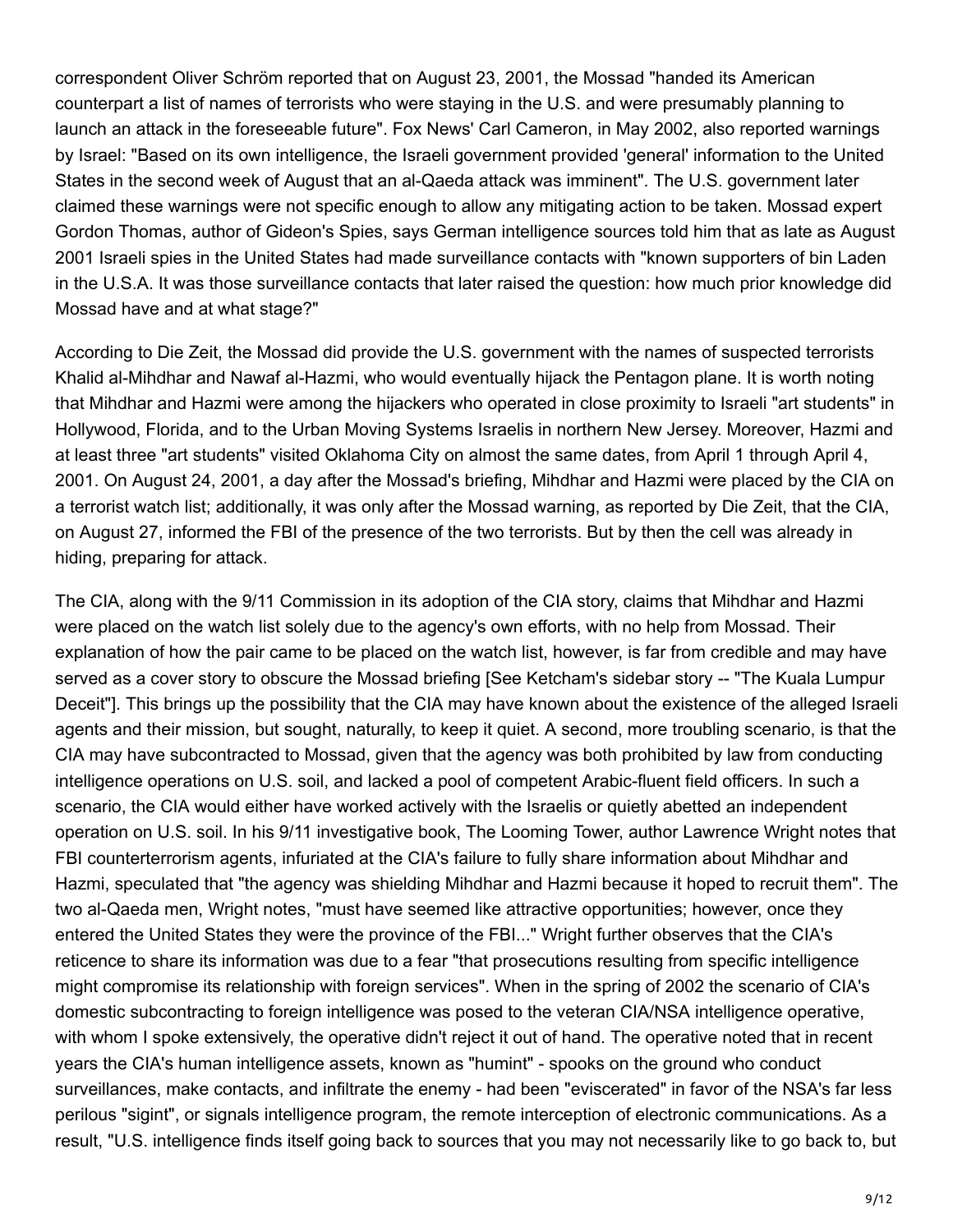are required to", the veteran intelligence operative said. "We don't like the fact, but our humint structures are gone. Israeli intel's humint is as strong as ever. If you have an intel gap, those gaps are not closed overnight. It takes years and years of diligent work, a high degree of security, talented and dedicated people, willing management and a steady hand. It is not a fun business, and it's certainly not one without its dangers. If you lose that capability, well organizations find themselves having to make a pact with the devil. The problem [in U.S. intel] is very great".

If such an understanding did exist between CIA and Mossad with regard to al-Qaeda's U.S. operatives, the complicity would explain a number of oddities: it would explain the CIA's nearly incoherent, and perhaps purposely deceptive, reconstruction of events as to how Mihdhar and Hazmi joined the watch list; it might even explain the apparent brazenness of the Israeli New Jersey cell celebrating on the morning of 9/11 (protected under the CIA wing, they were free to behave as they pleased). It would also explain the assertion in one of the leading Israeli dailies, Yedioth Ahronoth, that in the months prior to 9/11, when the Israeli "art students" were being identified and rounded up, the CIA "actively promoted their expulsion". The implication in the Yedioth Ahronoth article was that the CIA was simply being careless, not trying to spirit the Israelis safely out of the country. At this point we cannot be certain.

Israeli spying against the U.S. is of course hotly denied by both governments. In 2002, responding to my own questions about the "art students", Israeli embassy spokesman Mark Regev issued a blanket denial. "Israel does not spy on the United States", Regev told me. The pronouncements from officialdom are strictly pro forma, as it is no secret that spying by Israel on the United States has been wide-ranging and unabashed. A 1996 General Accounting Office report, for example, found that Israel "conducts the most aggressive espionage operation against the United States of any U.S. ally". More recently, a former intelligence official told the Los Angeles Times in 2004 that "[t]here is a huge, aggressive, ongoing set of Israeli activities directed against the United States". It is also routine that Israeli spying is ignored or downplayed by the U.S. government (the case of convicted spy Jonathan Pollard, sentenced to life in prison in 1986, is a dramatic exception). According to the American Prospect, over the last 20 years at least six sealed indictments have been issued against individuals allegedly spying "on Israel's behalf", but the cases were resolved "through diplomatic and intelligence channels" rather than a public airing in the courts. Career Justice Department and intelligence officials who track Israeli espionage told the Prospect of "long-standing frustration among investigators and prosecutors who feel that cases that could have been made successfully against Israeli spies were never brought to trial, or that the investigations were shut down prematurely".

## **The Questions That Await Answers**

Remarkably, the Urban Moving Systems Israelis, when interrogated by the FBI, explained their motives for "celebration" on the New Jersey waterfront a celebration that consisted of cheering, smiling, shooting film with still and video cameras and, according to the FBI, "high-fiving" - in the Machiavellian light of geopolitics. "Their explanation of why they were happy", FBI spokesman Margolin told me, "was that the United States would now have to commit itself to fighting [Middle East] terrorism, that Americans would have an understanding and empathy for Israel's circumstances, and that the attacks were ultimately a good thing for Israel". When reporters on the morning of 9/11 asked former Israeli Prime Minister Benjamin Netanyahu about the effect the attacks would have on Israeli- American relations, he responded with a similar gut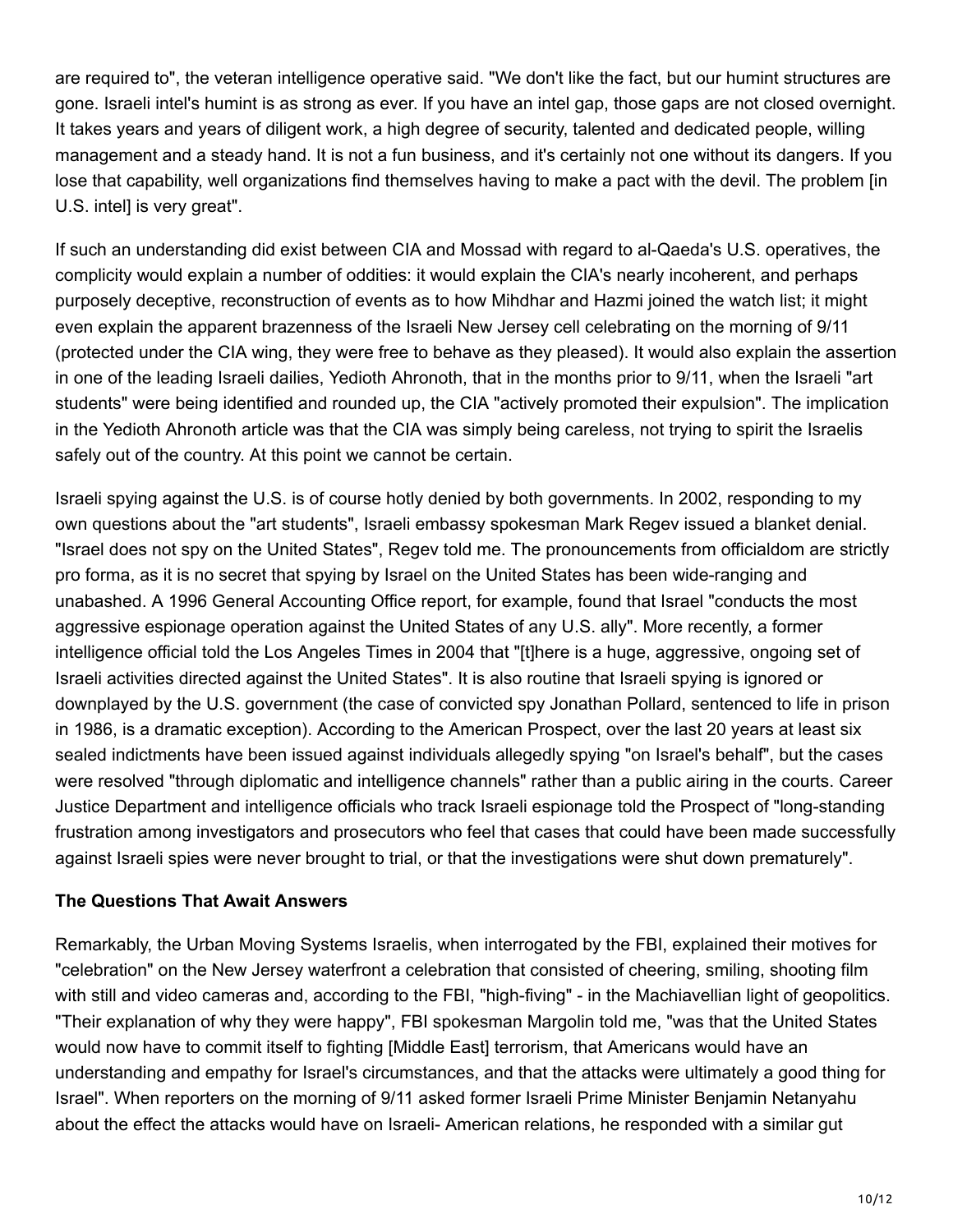analysis: "It's very good", he remarked. Then he amended the statement: "Well, not very good, but it will generate immediate sympathy [for Israel from Americans]".

What is perhaps most damning is that the Israelis' celebration on the New Jersey waterfront occurred in the first sixteen minutes after the initial crash, when no one was aware this was a terrorist attack. In other words, from the time the first plane hit the north tower, at 8:46 a.m., to the time the second plane hit the south tower, at 9:02 a.m., the overwhelming assumption of news outlets and government officials was that the plane's impact was simply a terrible accident. It was only after the second plane hit that suspicions were aroused. Yet if the men were cheering for political reasons, as they reportedly told the FBI, they obviously believed they were witnessing a terrorist act, and not an accident.

After returning safely to Israel in the late autumn of 2001, three of the five New Jersey Israelis spoke on a national talk show that winter. Oded Ellner, who on the afternoon of September 11 had, like his compatriots, protested to arresting officer Sgt. Dennis Rivelli that "we're Israeli", admitted to the interviewer: "We are coming from a country that experiences terror daily. Our purpose was to document the event". By his own admission, then, Ellner stood on the New Jersey waterfront documenting with film and video a terrorist act before anyone knew it was a terrorist act.

One obvious question among many comes to mind: If these men were trained as professional spies, why did they exhibit such outright oafishness at the moment of truth on the waterfront? The ABC network source close to the 20/20 report noted one of the more disturbing explanations proffered by counterintelligence investigators at the FBI: "The Israelis felt that in some way their intelligence had worked out - i.e., they were celebrating their own acumen and ability as intelligence agents".

The questions abound: Did the Urban Moving Systems Israelis, ready to "document the event", arrive at the waterfront before the first plane came in from the north? And if they arrived right after, why did they believe it was a terrorist attack? What about the strange tale of the "art students"? Could they have been mere hustlers, as they claimed, who ended up repeatedly crossing paths with federal agents and living next door to most of the 9/11 hijackers by coincidence? Did the Israeli authorities find out more about the impending attacks than they shared with their U.S. counterparts? Or did the Israeli spies on the ground only intercept vague chatter that, in their view, did not warrant breaking cover to share the information? On the other hand, did the U.S. government receive more advance information about the attacks from Israeli authorities than it is willing to admit? What about the 9/11 Commission's eliding of reported Israeli warnings that may have led to the watch- listing of Mihdhar and Hazmi? Were the Israeli warnings purposely washed from the historical record? Did the CIA know more about pre-9/11 Israeli spying than it has admitted?

The unfortunate fact is that the truth may never be uncovered, not by officialdom, and certainly not by a passive press. James Bamford, who in a coup of reporting during the 1980s revealed the inner workings of the NSA in The Puzzle Palace, points to the "key problem": "The Israelis were all sent out of the country", he says. "There's no nexus left. The FBI just can't go knocking on doors in Israel. They need to work with the State Department. They need letters rogatory, where you ask a government of a foreign country to get answers from citizens in that country". The Israeli government will not likely comply. So any investigation "is now that much more complicated", says Bamford. He recalls a story he produced for ABC News concerning two murder suspects -- U.S. citizens - who fled to Israel and fought extradition for ten years. "The Israelis did